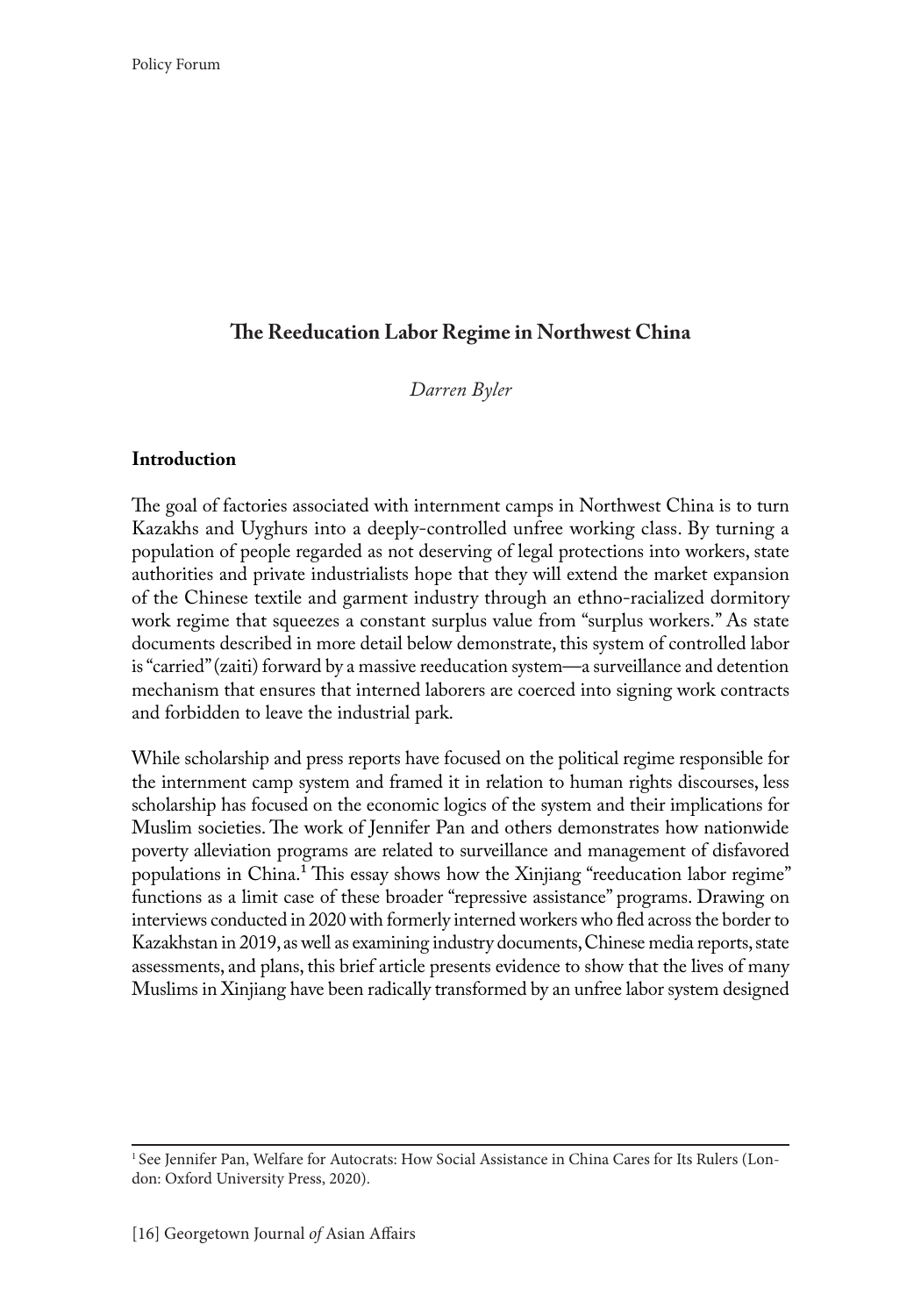to turn them into isolated industrial workers and, by extension, transform their societies.<sup>2</sup>

#### **Xinjiang's Reeducation Labor Regime**

Since 2017, factory owners from cities across eastern China have arrived in Xinjiang to take advantage of newly built industrial parks associated with a reeducation camp system and the cheap labor and subsidies that accompany them. Often, involvement in these "Xinjiang Aid" (jiang ai) projects is also accompanied by political pressure placed on the factory owners back in their home cities.<sup>3</sup> Xinjiang Aid is a specific "poverty alleviation" (fupin) and surveillance program that pairs local governments, police agencies, and manufacturers of provinces and cities in eastern China with counties and cities in Xinjiang. This program has been in place since the early 2010s, but its manufacturing and security foci were dramatically intensified as the internment camp system was built. By relocating part of their manufacturing base to the frontier, manufacturers ensure that their businesses will be protected by local authorities at home in eastern China, all while utilizing state incentives such as rent-free manufacturing facilities and subsidies allowing them to expand their production—something that is often described as a "win-win" opportunity. By late 2018, the Xinjiang Reform and Development Commission (XRDC) issued a statement announcing that the camps, or "vocational skills education and training centers" (jiaoyu peixun zhongxin), had become a "carrier" of economic stability because they had attracted so many manufacturers.<sup>4</sup> Like oil and natural gas, two of the primary drivers of the Xinjiang economy, Uyghur and Kazakh labor were now being described as a resource available for exploitation by the market economy.

It is important to note that not all Uyghur and Kazakh labor that was directed toward these newly built factories came from former detainees. There was a broader process

<sup>2</sup> Since 2017, hundreds of thousands of Uyghurs, Kazakhs, and other Muslims from the Xinjiang have been "disappeared" into a widespread system of internment camps in Northwest China—a space known in Chinese by the name Xinjiang or "new frontier." Nearly all Uyghurs and Kazakhs, a combined population of around 13.5 million people, have an immediate family member who is either interned in a camp or has been forced to work in one. This project affects every aspect of their lives. The phrase "everyone is gone" or "disappeared" (Uy: adem yoq) is something that is heard everywhere across Xinjiang. Across the entire Alaska-sized region, significant segments of the adult population—particularly men between the ages of 18 and 55—were deemed "extremists" and taken away, leaving behind children who are often sent to residential boarding schools where their native languages, Uyghur and Kazakh, are banned. In the same areas, an intensive family planning campaign combined with endemic family separation produced through the labor and detention system has produced dramatic drops in birth rates. See Joanne Smith Finley, "Securitization, Insecurity and Conflict in Contemporary Xinjiang: Has PRC Counter-terrorism Evolved into State Terror?" Central Asian Survey 38, no.1 (2019): 1-26; Sean R. Roberts, The War on the Uyghurs: China's Internal Campaign against a Muslim Minority (Princeton: Princeton University Press, 2020).

<sup>&</sup>lt;sup>3</sup> See Yuhui Li, China's Assistance Program in Xinjiang: A Sociological Analysis (New York: Lexington Books, 2018).

<sup>4</sup> "Zizhiqu jingji jiegou wenzhongyouhuo fazhan lianghao" 自治区经济结构稳中有活 发展良好 [The Economic Structure of the Autonomous Region Is Stable, Alive and Well Developed], Xinjiang Reform and Development Commission, December 5, 2018, web.archive.org/web/20190520143306/ http:/www.xjdrc.gov.cn/info/9923/23516.htm.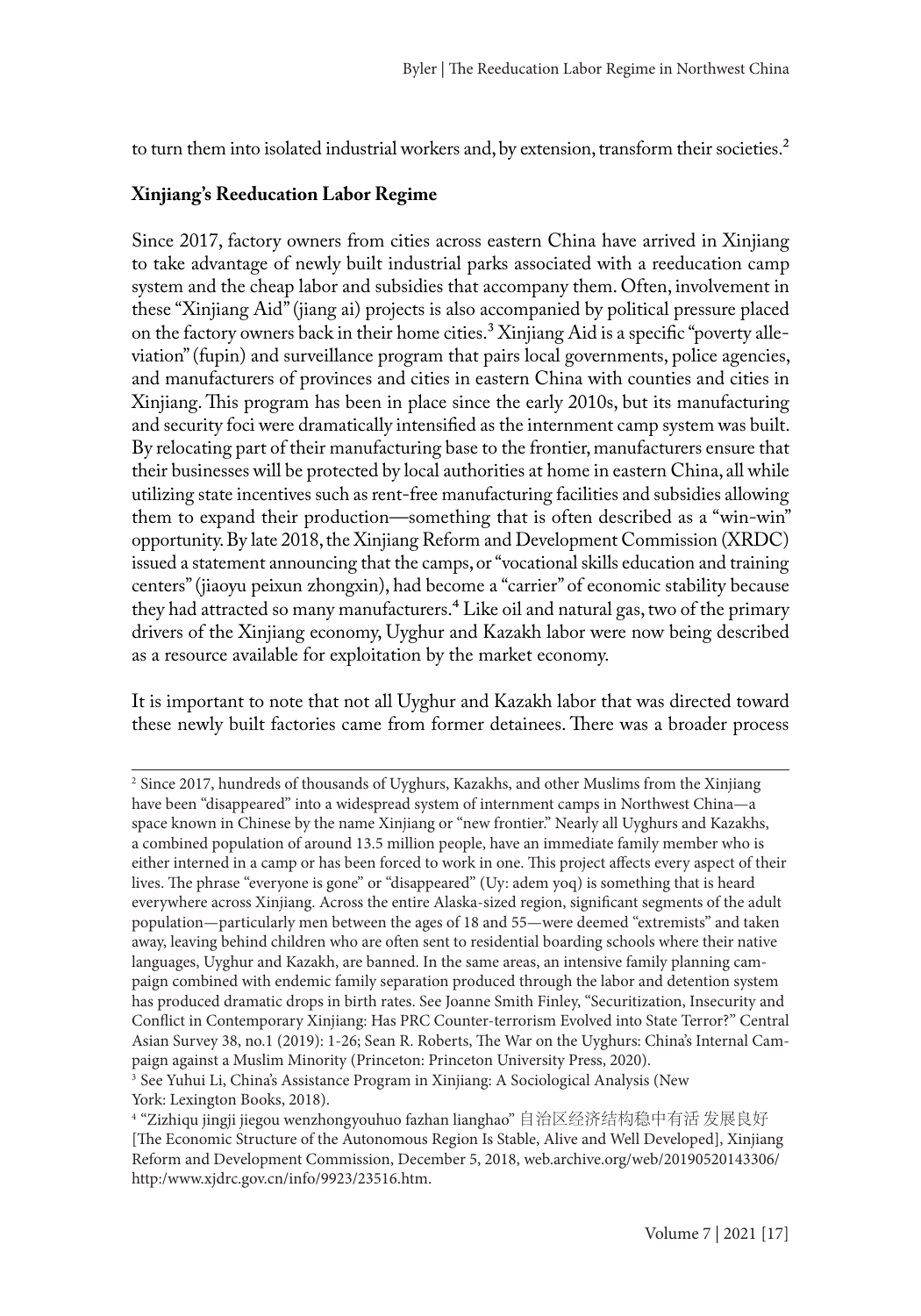of state-mandated proletarianization underway across the region. In order to meet centrally determined "poverty alleviation" goals centered on placing Uyghur and Kazakhs in Han-owned factory jobs, local officials and their "Xinjiang Aid" counterparts from eastern China were tasked with creating jobs. The workers would be taught to speak Mandarin and embrace state political ideology all while learning to work on an assembly line. Though some of the new workers—called "surplus laborers"—were simply farmers from nearby villages, many of them were the relatives of detainees. And all of them knew that overt refusal of these job assignments could result in their internment in the camps. As another document from the XRDC mandates, local authorities were to "establish a development mechanism linkage between the industrial management of rural collective economic organizations and the industry of education and training centers"—the euphemism used for reeducation camps and associated factories (my emphasis).<sup>5</sup> As documents used by state security workers note, refusing "poverty alleviation" (fupin) schemes, a euphemism that in this context is often used for assigned factory work, was to be regarded as a sign of untrustworthiness and religious extremism.<sup>6</sup>

In many cases, the everyday lives of these workers are confined within the boundaries of the industrial park. Like migrant workers in other parts of China, they are housed in the same space as the site of production. This is something that the labor scholars Pun Ngai and Chris Smith have described as a "dormitory labor regime."7 In their work, they illustrate how this type of work arrangement allows factory owners to exploit their workers to a greater extent, demanding overtime and weekend work, garnishing wages to compensate for housing costs, and so on. In her more recent work, Pun shows that a system of subcontracting further insulates company owners from workers, making non-payment for work increasingly common.<sup>8</sup> The same is true in the reeducation labor regime in Northwest China. However, unlike migrant workers in other parts of China, Uyghur and Kazakh workers are prevented from leaving by surveillance systems, material barriers, and the threat of internment. Rather than a system of subcontractors, factories in "Xinjiang Aid" industrial parks are often managed by a combination of low-level police and civil ministry personnel who also work in reeducation camps—a management scheme that blurs the line between private enterprise and state-sponsored internment camps.

Throughout the region, local authorities had also established comprehensive "safe county" surveillance systems that used real ID checkpoints and camera systems to monitor the

<sup>5</sup> Yuan Weimin, "Dali jiaqiang nanjiang nongcun jiti jingji zuzhi jianshe" 大力加强南疆农村集体 经济组织建设 [Vigorously strengthen the construction of rural collective economic organizations in southern Xinjiang], Zizhiqu fazhan gaigewei jingjiyanjiuyuan自治区发展改革委经济研究院 [Economic Research Institute of Autonomous Region Development and Reform Commission], July 8, 2019, https://archive.fo/rb16r.

<sup>6</sup> "Çin'in Yeni Planlarinin Yazili Emri İfşa Oldu" [Written Order of China's New Plans Revealed], Turkistan Press, July 23, 2018, http://turkistanpress.com/page/cin-39-in-yeni-planlarinin-yazili-emri-ifsa-oldu/247.

<sup>7</sup> Chris Smith and Pun Ngai, "The Dormitory Labour Regime in China as a Site for Control and Resistance," The International Journal of Human Resource Management, 17, no. 8 (2006): 1456-1470. 8 Pun Ngai, Migrant Labor in China (Malden, MA: Polity, 2016).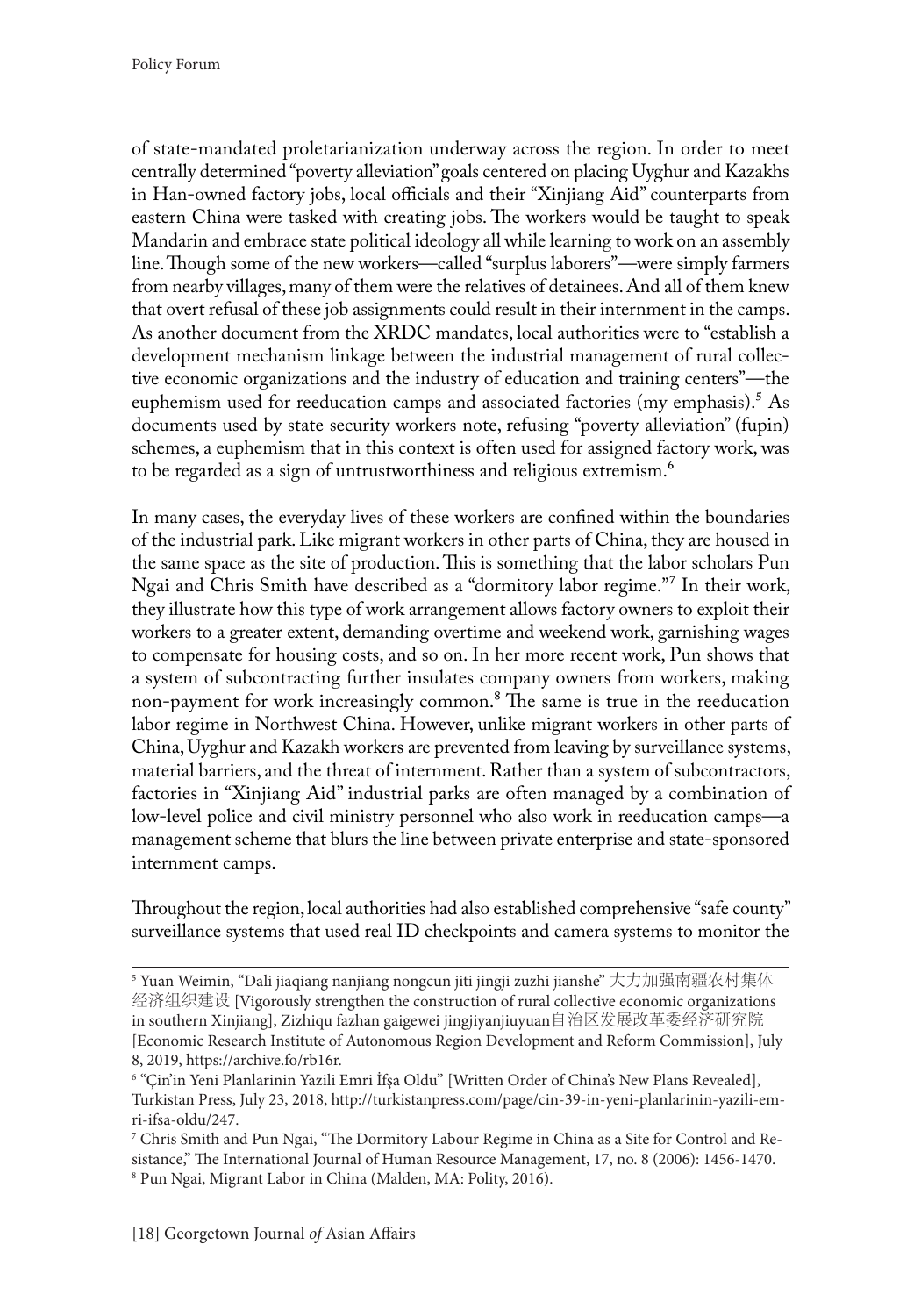movements of registered citizens in the county. The factory spaces themselves typically featured "people's convenience police stations" (bianmin jingwuzhan) or surveillance hubs where movements of detained workers were checked and monitored. Inside the factories, camera systems and minders—often the same guards and community workers who monitor detainees in the camps—watched the workers. In some cases, the factory floors themselves were divided into cubicles locked from the outside, which restricted the movement of the workers. In most cases, though, these forms of interior material confinement appear to have been deemed unnecessary.

In the reeducation labor regime, Uyghur and Kazakh workers are not able to protest their wage garnishments or even stage minor protests such as assembly line slowdowns. Failure to work and perform a docile subjectivity can result not just in losing their jobs, but in detention in the camps. In addition, the surveillance equipment in the factories means that all aspects of their lives are monitored. Factory authorities decide if and when workers can go to the bathroom, what food they eat, if they are permitted to carry or use phones, what language they speak, when and how long they work and sleep, and even how they spend their free time. Since many of them are former detainees, the factory managers and civil servants often appear to treat them as criminals. Many had simply been deemed guilty of minor religion or ethnicity related offenses, such as praying too often, having a passport, possessing Uyghur or Kazakh language books, or offenses such as installing WhatsApp or VPNs. Through my interviews with former detainee-workers, I found that because the system has criminalized them, significant portions of their work is unpaid or underpaid. They are not permitted to freely choose or leave their jobs and, in many cases, are separated from their children and other family members.

### **Case Study**

During a research trip to Kazakhstan in early 2020, I interviewed a number of former workers who had recently fled across the border from China. Most of them had been able to leave, because they had lived in Kazakhstan in the past and had family there who had pressured the Kazakhstan government to intervene on their behalf. Before they left, the local authorities had pressured them not to speak about what they had experienced, often using the threat of punishing their family members who remained in China if they spoke publicly. For these reasons, many of my interviewees asked me not to use their real names. Dina Nurdybai, a twenty-eight-year-old mother of a toddler, was an exception. She felt she had nothing to lose by telling her story.<sup>9</sup>

Nurdybai was first detained in Nilka County, near the border with Kazakhstan, in October 2017. She later learned that she had been deemed untrustworthy because she had downloaded WhatsApp to contact her relatives in Kazakhstan. She said, "At first I was held in a huge room with thirty other women. We just had to sit on the floor. It

<sup>9</sup>The faithfulness of Nurdybai's account is corroborated by another interview conducted with her, independent of my own, by investigative journalist Megha Rajagopalan. See Megha Rajagopalan,

<sup>&</sup>quot;The Factories in the Camps," Buzzfeed, last updated January 4, 2021, https://www.buzzfeednews. com/article/alison\_killing/xinjiang-camps-china-factories-forced-labor.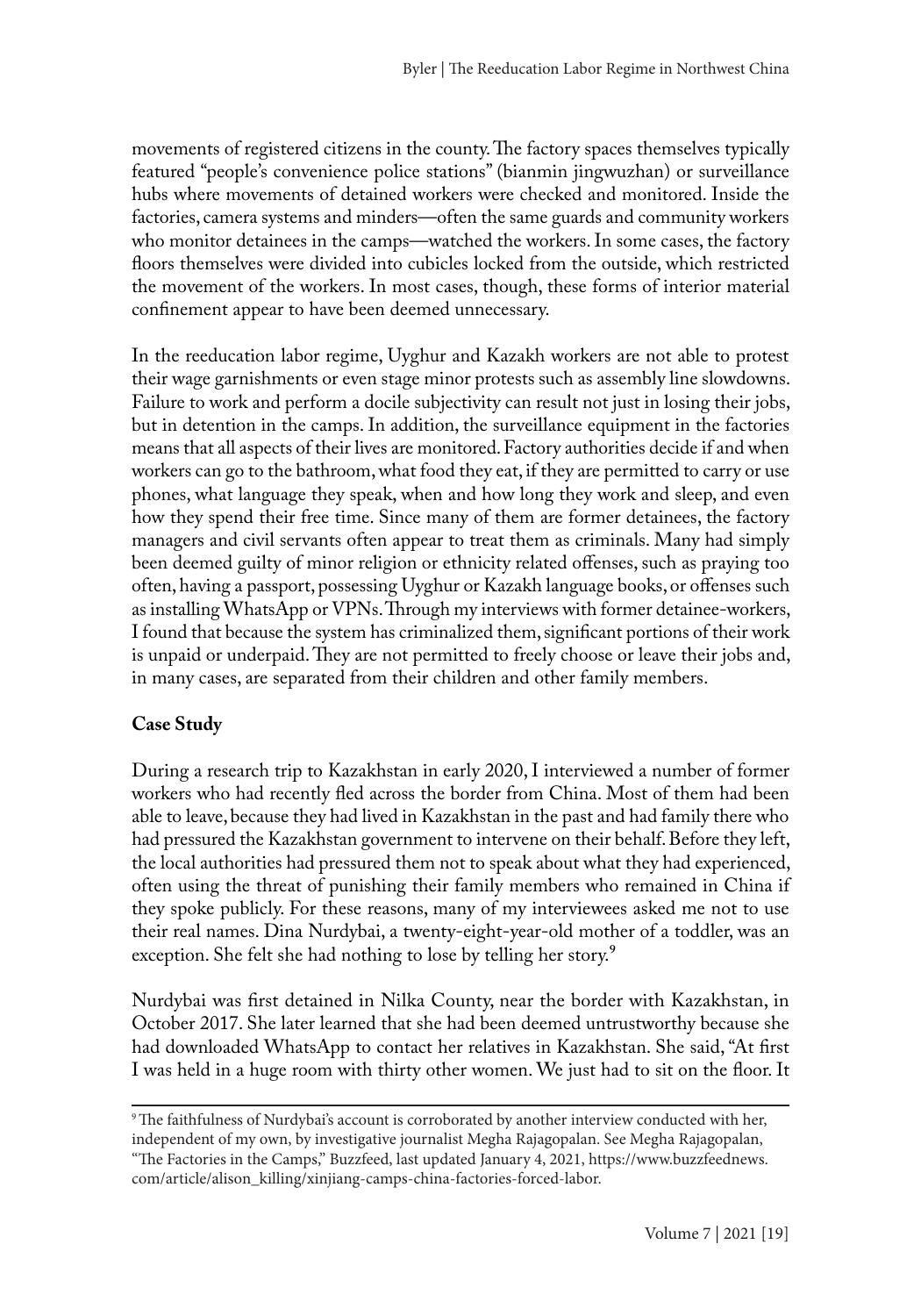was so cold and wet." Then she was taken from the detention center, what is typically referred to as a county-level jail (kanshousuo), to a purpose-built camp, what is officially referred to as a "concentrated closed education and vocational training center" (jizhong fengbi jiaoyu zhiye peixun zhongxin), where they studied speeches given by Xi Jinping for many hours each day. In the detention center or jail, they were forced to use a bucket as a toilet due to overcrowding. In the camp, they were allowed to go to a bathroom, but both were directly in front of cameras. Soon, they learned to stop thinking about the way the most private aspects of their lives were being monitored and recorded. "We couldn't speak with each other. I saw people faint. But we didn't have the right to care about them. They just pulled them away."

In May 2018, Nurdybai was moved to another facility, an industrial park, that she says the workers were told to refer to as another vocational training center, just as her previous camp had been officially called. She and other workers thought of it as just another camp. The new facility, known officially as the Nilka-Wujin Small to Medium Enterprise Entrepreneurship Base (Nileike-Wujin zhong xiao qiye chuangye jidi), had been built through the partnership that Nurdybai's home county of Nilka had established with Wujin, a medium-size city in Jiangsu Province in eastern China. Many of the factories that had been set up in the facility were Jiangsu-based companies. As part of the "Xinjiang Aid" scheme, Wujin had invested 70 million yuan (approximately USD 10.7 million) in building the factory, and offered the buildings rent-free to Jiangsu and Nilka-based companies for up to ten years in some cases (in others, the rent appeared to simply be subsidized).<sup>10</sup> There were more than a dozen factory buildings when Nurdybai was transferred to the facility. In the years since, the number of factories has more than doubled.

The factory complex and the camp were directly related. They shared the same organizational structure, including some of the same staff. Nurdybai recalled that nearly all of the workers in the facility were ethnic minority people, most of them women. Nilka County itself is a rare, Kazakh-majority county. It has an adult ethnic minority population of around 80,000. By 2019, 52,000 people in the county, most of whom were drawn from the adult ethnic minority population, had been assigned jobs in and outside of the county.<sup>11</sup> Many women who were assigned work inside the county appeared to be in the factory complex where Nurdybai was transferred. Meanwhile, the brand-new camp and prison structure that had been built nearby remained fully operational.

<sup>&</sup>lt;sup>10</sup> "Nileike xian zhongxiao qiye chuangyejidi ruyuan xiangmu yi da 7 jia" 尼勒克县中小企业创 业基地入园项目已达7家 [Nilka County SME Entrepreneurship Base has reached 7 projects], Xinjiang Nilka County People's Government Office, June 23, 2016, https://archive.vn/Nm8wS; "Yili: renzhen xuexi guanche zong shu jizhong yao jiang hua jing shen rang gonggong weisheng fanghu wangshou huren minjian kang" 伊犁: 认真学习贯彻总书记重要讲话精神 让公共卫生防护网守 护人民健康" [Yili: Earnestly study and implement the spirit of the important speech of the General Secretary, let the public health protection net protect people's health], Yili Radio and TV Station, June 27, 2020, https://archive.fo/bNeQM.

 $^{11}$  "2019 nian nileike xian guomin jingji he shehui fazhan tongji gongbao" 2019年尼勒克县国民经 济和社会发展统计公报 [2019 Statistical Communiqué on the National Economic and Social Development of Nileke County], Xinjiang Nilka County People's Government Office, March 25, 2019, http://www.xjnlk.gov.cn/info/1095/20896.htm.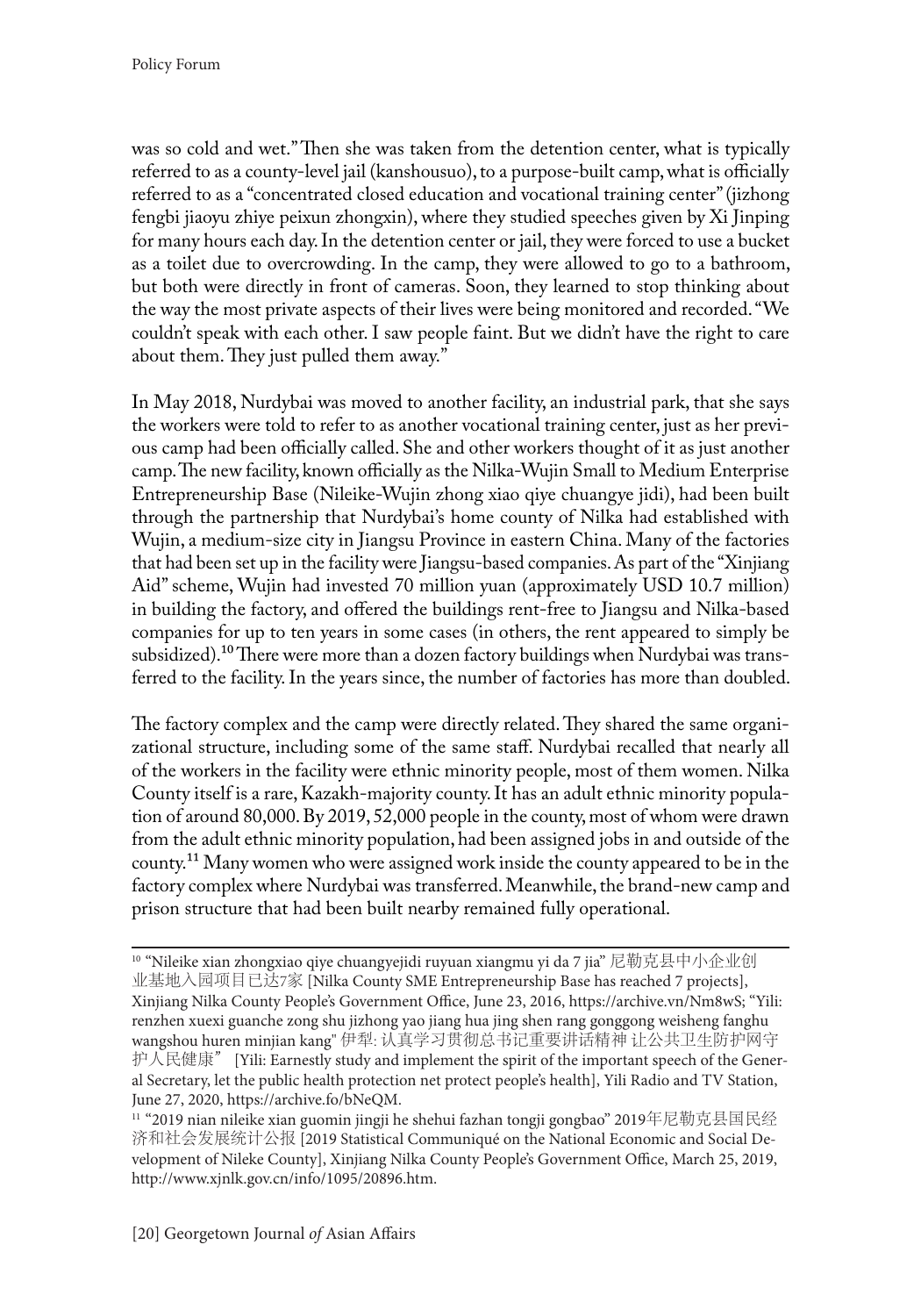According to Nurdybai, there were many women in the factory complex, most of them former detainees from the "concentrated closed education and vocational training center." She told me, "Everything in our lives was inside the complex. The factory, the kindergarten, the cafeteria, the store, everything is there. In this 'camp,' women who had children were allowed to stay together with them at night. Some also had husbands. It was better than the other camp, but still we were not free. We couldn't have a real phone. We couldn't take pictures. We couldn't get any food from outside." Although there was greater contact between family members, young children were still largely being raised outside of the Kazakh family structure and language environment in the state-run kindergarten. Older children were often only able to visit their mothers once or twice per month. Even phone calls were restricted. The workers were issued phones that had government-issued SIM cards. They were ordered to carry them everywhere they went. But, she said, "We were not allowed to use the phones to talk. They were just for the government to track us." From Nurdybai's perspective there was a great deal of overlap between the jail, the camp, and the factory. She thought of them as all part of the same institution, with just slightly different measures of freedom, ranging from toilet facilities to communication with family. The guards were the same in each space, and they often regarded the detainees-turned-workers as criminals.

Inside the complex there were checkpoints between different sections and at entrances to the factories. The factory where she was assigned was partitioned with 20 to 30 workers inside each workroom. The rooms were often locked from the outside. These open-air corrals seemed to have more to do with security than with worker efficiency. Nurdybai heard from a staff member that the camp managers, the factory owners from Jiangsu, saw the workers as dangerous. There were cameras everywhere, even in the bathrooms. At night she and the other workers continued to study Chinese and political ideology. They were not supposed to speak any language other than Chinese. This, she understood, was part of her "reeducation."

The factory system produced a type of "off-shoring" effect, or what critical economists refer to as "super exploitation." This means that because their labor was devalued due to their criminalized status and ethnic identification, they were paid less than the legal minimum wage. After a period of time the staff realized that Nurdybai was an experienced seamstress and clothing designer because she had her own clothing company. So, they assigned her to teach the other workers in her corral how to sew school uniforms. She was told that she would be paid more than the others since she was an instructor, but she later learned that like the others, much of her salary would be garnished due to the living costs that were covered by the factory. In the end she received only on average 9 yuan (USD 1.50) per month—far below the minimum wage of around 1,800 yuan (USD 300) in the region. Another woman assigned to a nearby factory complex said in a county government interview that she earned "more than 80 yuan (USD 13) in a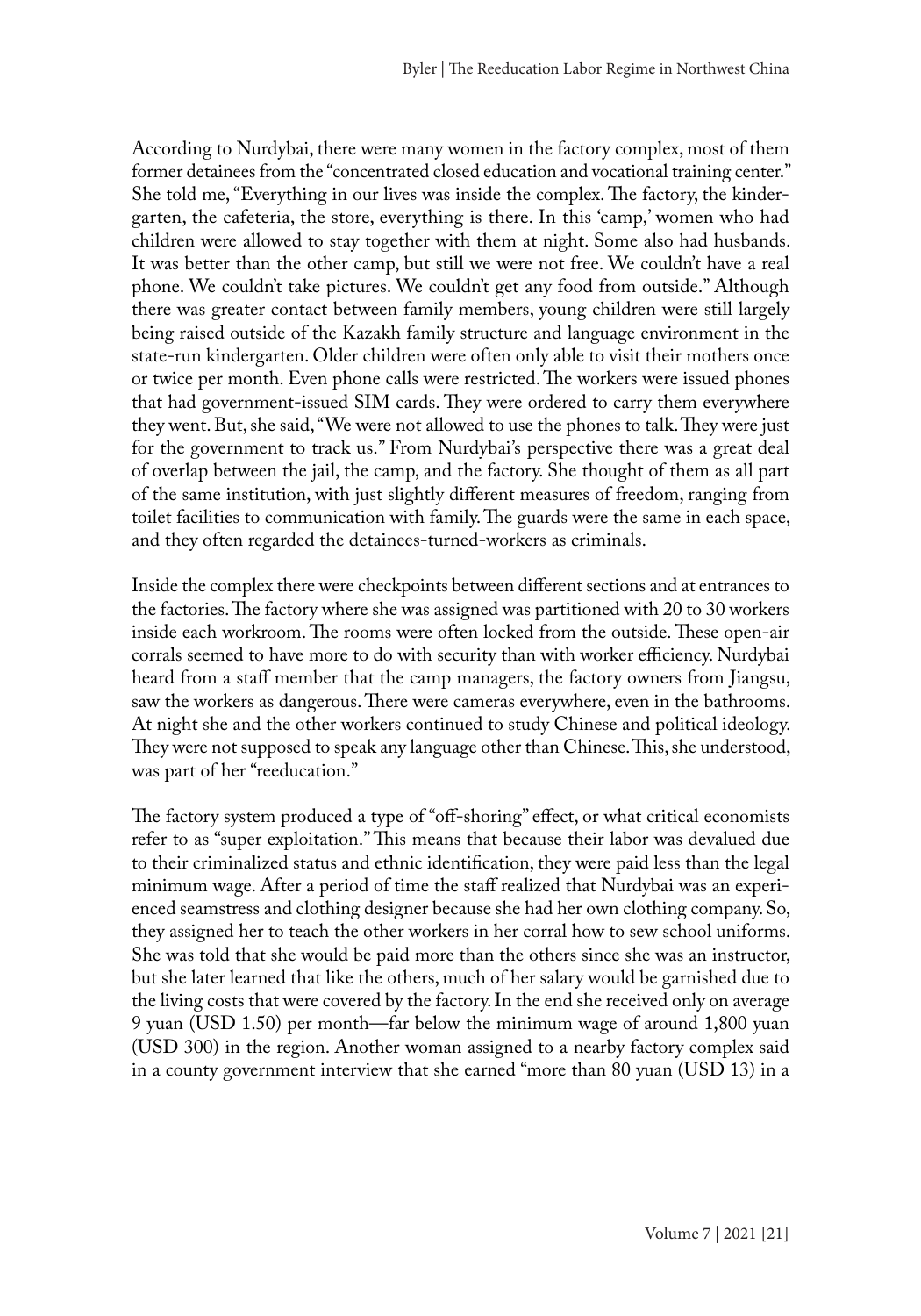day," which would make her less of a burden on her family.<sup>12</sup> The interview published by the county government states that the "precise poverty alleviation" scheme would allow workers to earn up to 1,500 to 2,500 yuan (USD 230-380) per month. However, it did not mention the wage garnishment process that numerous former workers like Nurdybai have reported.

Eventually Nurdybai was released from confinement in the factory complex. She was told that she was now on a kind of probation that would last at least six months. During visits from government monitors, which happened every two days, she was told that she would be transferred to work in eastern China. But, after reuniting with her husband, she used a weapon that Uyghurs and Kazakhs across the region have deployed in the face of the reeducation regime: she appealed to the authority of the clinic. "I got pregnant so that I would have an excuse not to go." On May 15, 2019, after much petitioning, she received permission to travel back to Kazakhstan when her father was hospitalized for an illness. She promised only to stay for a short time. But she plans never to go back.

Back at the factory complex, as recently as 2020, Kazakh and Uyghur women were still sewing government uniforms.<sup>13</sup> Another factory in the complex began to produce disposable face masks, with a plan to produce 3.6 million masks by the end of 2020.<sup>14</sup> Other Uyghurs and Kazakhs in the county were transferred to Wujin to work in factories beginning in 2018.15 At the same time, the "poverty alleviation" program back in the complex where Nurdybai was held has continued to expand. In 2020, a new garment factory with over 1,200 employees, most of whom were women, was established. One ethnic minority worker told a Nilka County state employee: "I will work here for a long time to increase my income."<sup>16</sup>

<sup>&</sup>lt;sup>12</sup> "Nileke xian Subutai xiang fuzhuang jiagongchang daidong jiuye zhuli qunzhong tuopin" 尼勒克 县苏布台乡服装加工厂带动就业助力群众脱贫 [The garment processing factory in Subtai Township, Nilka County, drives employment and helps the people alleviate poverty], Xinjiang Nileke County People's Government Office, February 9, 2017, https://archive.vn/dpUk7.

<sup>&</sup>lt;sup>13</sup> Wujin's Xinjiang Aid, "Changzhou shi Xuejia zhen minying jingjixiehui fu ni kaocha, juanzizhuxue" 常州市薛家镇民营经济协会赴尼考察, 捐资助学 [The Private Economic Association of Xuejia Town, Changzhou City went to Nilka for inspection and to donate funds], Weixin, June 20, 2019, https://archive.fo/W866L; "Yili Hasake Nileike xian xinkuan fuzhuang pifa shichang pinzhi wenjian" 伊犁哈萨克尼勒克县新款服装批发市场品质文件 [Quality document for the new clothing wholesale market in Yili Kazakh Nilka County], Yanggu Gushan Sign Garment Factory, March 31, 2020, https://archive.fo/hDvbF.

<sup>&</sup>lt;sup>14</sup> "Xinjiang Nileike xian: shoujia kouzhaochang jiancheng jinru shiyunxing jieduan" 新疆尼勒克 县:首家口罩厂建成 进入试运行阶段 [Nilka County, Xinjiang: The first mask factory is completed and enters the trial operation stage], People's Daily, June 22, 2020, https://archive.vn/Wxjqc. 15 Wujin Official Weixin 微武进 [Wei Wujin], "Wuni hezuo zai jie shuoguo! Wujin-Nileike jiaoyu, jiuye deng jiaoliu hezuo jinyibu shenhua" 武尼合作再结硕果! 武进尼勒克教育、就业等交流合 作进一步深化 [Wu-Ni cooperation bears fruit again! Wujin-Nilka further deepens exchanges and cooperation in education and employment], Weixin, December 3, 2018, https://archive.fo/PjYKD. <sup>16</sup> "Xinjiang boyuan fushi youxian gongsi zai nileke xian jiepai cheng li" 新疆博远服饰有限公司 在尼勒克县揭牌成立 [Xinjiang Boyuan Clothing Co., Ltd. was unveiled and established in Nilka County], Communist Party of Nilka County, July 22, 2020, https://archive.vn/a1Rfn.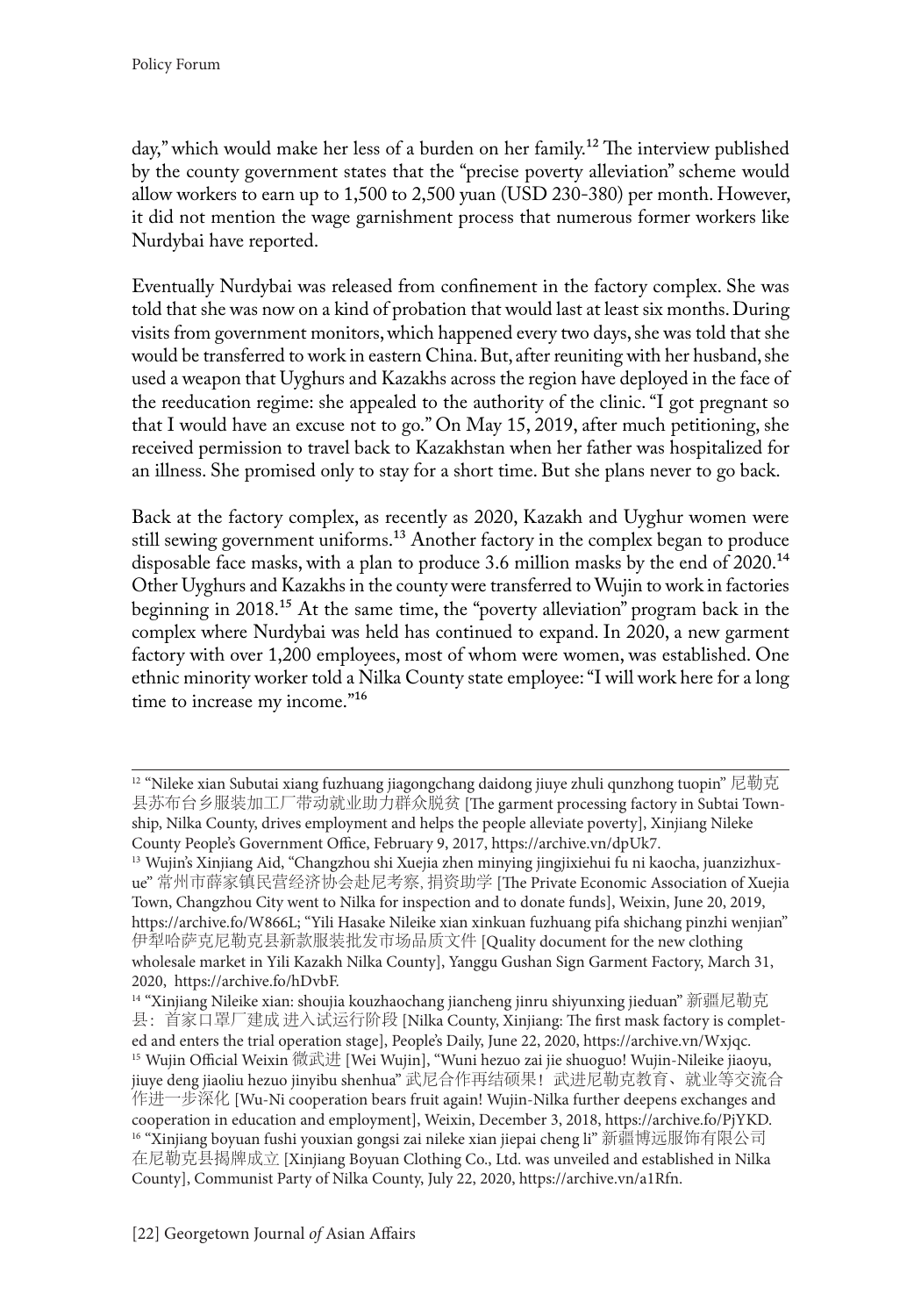## **Implications of the Reeducation Labor Regime: Poverty Alleviation as Repressive Assistance**

As Jennifer Pan has shown, since the early 2000s Chinese state authorities have embarked on a widespread plan to engage targeted populations, ranging from religious and ethnic minorities to former prisoners and petitioners, with what she terms "repressive assistance." In numerous locations across the country, programs carried out by grassroots-level neighborhood Civil Ministry employees have been transformed into a program of surveillance and control through a mechanism of authoritarian statecraft Pan refers to as institutional "seepage." This process describes the way state power begins to shape the effects of seemingly unrelated social programs. What began as a welfare campaign to address poverty among historically marginalized populations, instead becomes a kind of management system that prevents marginalized people from being disruptive. A paradigmatic example of this approach for Pan is the way poverty alleviation programs—which often do offer real aid—simultaneously extract data and profits from targeted groups and foster state dependence, while pulling targeted populations into relationships of obligation.<sup>17</sup>

Writing in a similar vein, Rune Steenberg and Alessandro Rippa show that a similar pattern has developed in Xinjiang—where "Xinjiang Aid" poverty alleviation programs have provided investment opportunities for paired assistance with other Chinese cities and provinces.18 In the garment factory where Nurdybai worked in Nilka County, Wujin City provided support for the same type of program. Steenberg and Rippa show that since 2014 and the beginning of the People's War on Terror, a "reeducation" campaign has seeped into "Xinjiang Aid" programs. This means that Wujin factory owners are compelled to employ unfree Uyghur and Kazakh workers in the carceral space of the factory complex by political obligations in their home localities, and the mandates of the Xinjiang Public Security Bureaus who run the camps alongside Wujin Public Security Bureau personnel.<sup>19</sup> This is not to say that the Wujin factory owners are good faith actors in this arrangement, as Nurdybai's experience indicates they appear to be convinced that the women they employ are in fact dangerous criminals. It is also likely that in most cases the ten-year rent-free factory spaces and the ability to garnish wages from the employees make the shift to production to Xinjiang highly profitable.

### **Conclusion and Recommendations**

As state documents cited above and this case study show, there is a direct relationship between the factory spaces and the "concentrated closed education and training centers." Workers such as Nurdybai saw them as interrelated camp spaces, which means that

<sup>&</sup>lt;sup>17</sup> Pan, Welfare for Autocrats, Chapter 5.

<sup>&</sup>lt;sup>18</sup> Rune Steenberg and Alessandro Rippa, "Development for All? State Schemes, Security, and Marginalization in Kashgar, Xinjiang," Critical Asian Studies 51, no. 2 (2019): 274-295

<sup>&</sup>lt;sup>19</sup> Changzhou Wisdom Salon, "Lüpo gonganbu duban da'an, zhe wei Changzhou wangjing xiaoge, zhandouli baopeng!" 屡破公安部督办大案,这位常州网警小哥,战斗力爆棚 [Repeatedly breaking big cases supervised by the Ministry of Public Security, this Changzhou Internet police officer is bursting with energy!], Weixin, November 6, 2020, https://archive.vn/xrj4W.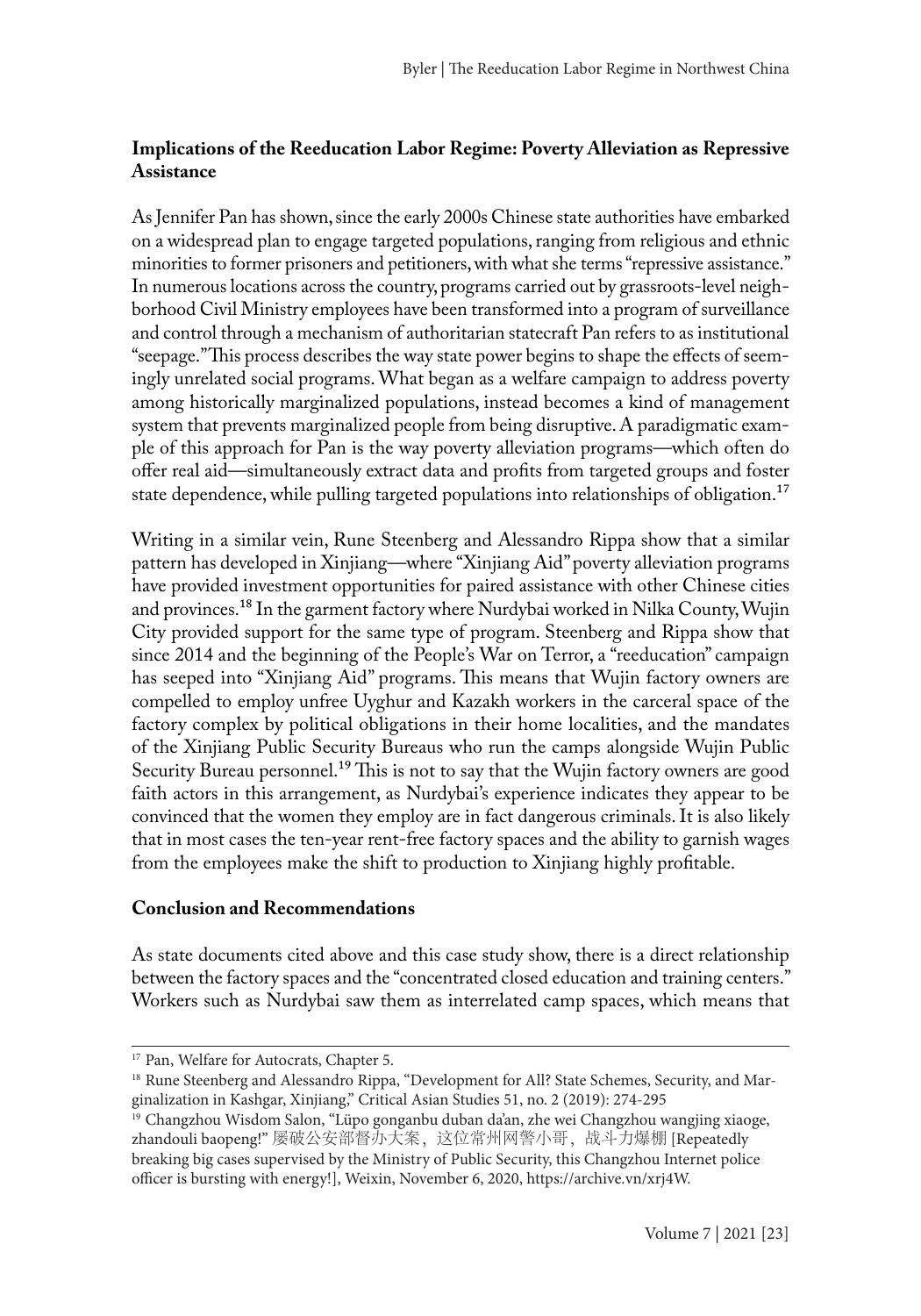factory managers also understand that they are what stand between the workers and their return or entrance into the camps. They likely have clear knowledge of conditions in the camps and the overreach of the system. Here, the addition of state power to the dormitory labor regime, which has already created unfair work conditions in eastern China, produces what labor scholars refer to as a form of "super exploitation." That is, the differential legal and material environment of the colonial frontier produces a kind of "off-shoring" effect, where the labor value of colonized Muslim workers is diminished even more than migrant labor in other parts of the country. The surveillant and carceral system turns a dormitory labor regime into a reeducation labor regime producing unfree workers who have no choice but to work even while their wages are garnished. Not only does the system turn Muslim farmers into unfree factory workers, in many cases it also transforms their society by separating parents from each other and from their children, placing the children in state-run residential boarding schools. A study published by state-sponsored Chinese researchers in 2019 noted that a primary purpose of the labor programs was to diminish the importance of Islamic practice and accelerate "social modernization" (shehui xiandaihua) within Uyghur and Kazakh societies.20 By diminishing and replacing Uyghur and Kazakh cultural and social institutions—their language, their faith, even their family structure—the reeducation labor regime eats into their ability to reproduce themselves as a society. To conclude this brief assessment of this unfree labor system, I offer two recommendations for policy makers and future research.

First, given the evidence of seepage between reeducation camps and job creation programs in Xinjiang, it is imperative that global brands reevaluate their supply chains. The region is the source of more than 80 percent of Chinese cotton and the state hopes to place nearly one in eleven garment manufacturing jobs in Xinjiang. As Nurdybai's account makes clear, much of this production is geared toward state contracts for uniforms, but some is also intended for the domestic and international consumer market. Policymakers and proponents of fair and ethical manufacturing practices should examine supply chains for connections to "Xinjiang Aid" programs. They should also be cognizant that localities in eastern China, like Wujin, that have a "Xinjiang Aid" program, likely also employ Uyghurs and Kazakhs in unfree conditions where the employers are from. Tracking pairing assistance programs requires examining localities in both Xinjiang and eastern China.

Second, in the absence of investigations of global supply chains by global companies and government agencies, researchers with a working knowledge of Chinese should examine localities in Xinjiang and eastern China for the presence of "Xinjiang Aid" programs. Because these aid programs are promoted by localities as a public good as a way of building public buy-in and obscuring their relationship to carceral systems, they are usually well-documented in public state records. Often, local government institutions will describe the programs in granular detail in public forums hosted on WeChat. By

<sup>&</sup>lt;sup>20</sup> China Institute of Wealth and Economics, "Xinjiang hetian diqu weizu laodongli zhuanyi jiuye fupin gongzuo baogao" 新疆和田地区维族劳动力转移就业扶贫工作报告 [Work Report on Poverty Alleviation Work of Uyghur Labor Force Transfer in Hotan, Xinjiang], Nankai University, December 23, 2019, https://archive.is/PyluL.